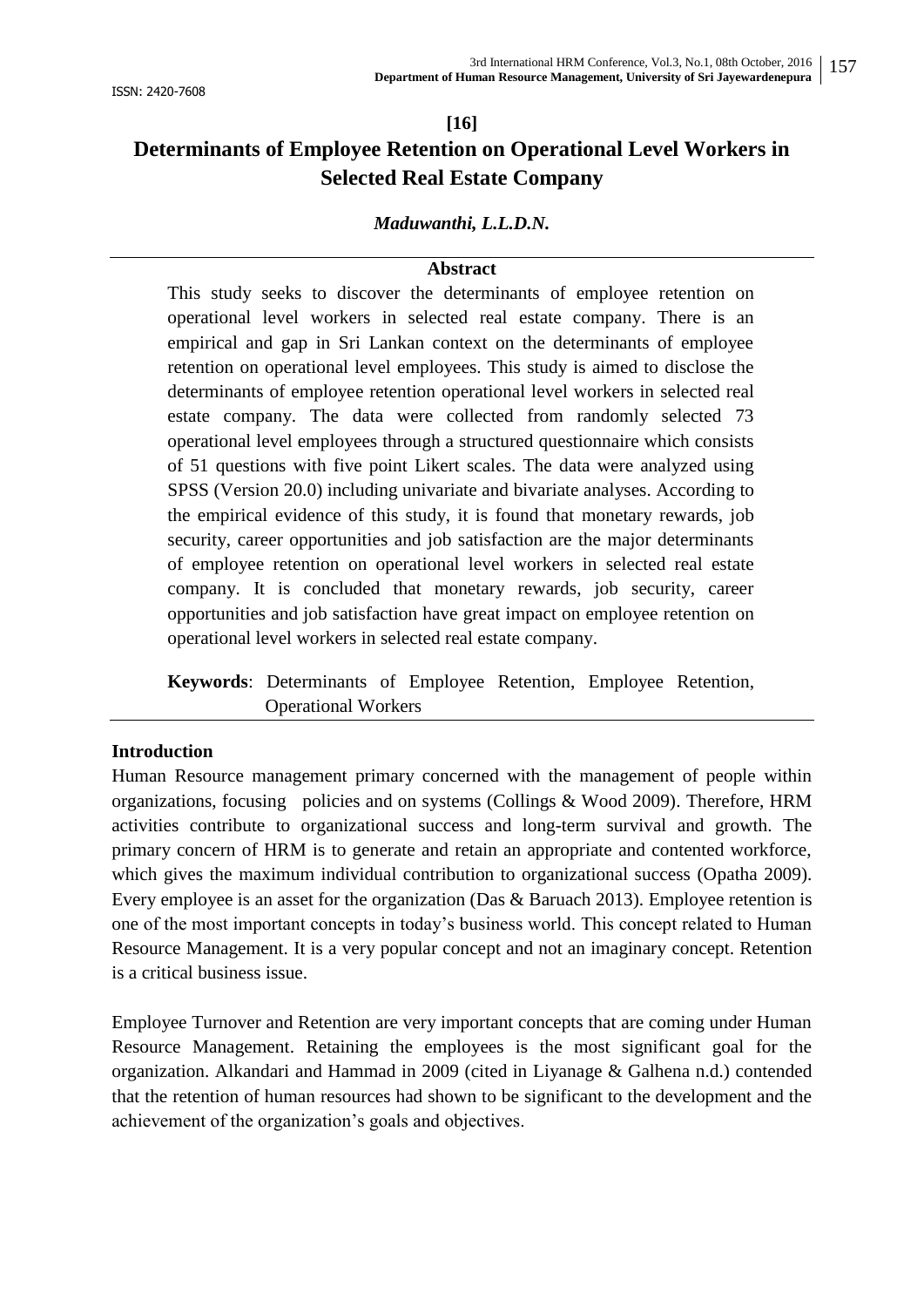All the organizations try to retain their employees within that organization. Organizations try to retain employees who offer their contribution to the progress of the organization (Nawaz et al. 2012). Employee retention is necessary to obtain expected the organizational success (Barney & Wright 1997 cited in Liyanage & Galahena n.d.). However, it varies from industry to industry. We can see employee mobility in any industry. Employee can quit the organization due to various reasons. When the company has a high turnover, it is difficult to maintain the company effectiveness and growth without sufficient employees. Retention of a talented work force is a crucial task for an organization because of large amount of turnover (Talwar & Bhatia 2015). Today employee retention is one of the significant factors of organizations due to increasing competition. When a company replaces an expected worker with a new hand, it has to bear a huge cost to train the new employee. There are direct and indirect costs for hiring new employees (Ghansah 2011). Hiring of qualified and well experienced employees is very essential for the organization but there retention is very significant than hiring. Therefore employee retention is the most imperious target (Irshad n.d).

#### **Problem Background and Problem Statement**

There are several factors affecting the employee's retention with the organization. Fitz-enz (1990) recognized that employee retention is not influenced by a single factor, and he said that there are hosts of facts such as compensation and rewards, job security, training and development, supervisor support culture, work environment and organization justice. Walker, (2001) identified seven factors that can enhance employee retention namely compensation and appreciation of performed work, provision of challenging work, chances to be promoted and to learn, invitational atmosphere within the organization, positive relations within colleagues, a healthy balance between the professional and personal life and good communication. As per the findings of a recently conducted survey, should a career change be in your future? By Rosenberg (2007), the reasons for this problem vary from industry to industry, but basically include monetary rewards, job satisfaction, career opportunities and job security as major influencing factors. Rosse and Miller (1984) found and Janssen et al. (1998) cited in that, in particular, lack of satisfaction with job aspects like salary, career opportunities and work content were associated with turnover intention. Liyanage and Galhena (n.d.) identified determinants of the turnover intention as residency, civil status, recognition, work load, social image, job alternatives and work life balance.

There is negative relationship between employee retention and turn over. Employee turnover is expensive from the point of view of the organization. Because we have to replace new employees instead of departed employees and it is a risk to the organization. Experienced, talented workers are assets of an organization. If they leave the organization, it may be an advantage for our competitors. In addition, it may cause damage to reputation and goodwill of the organization. Recruiting new employees is a costly because we have to bear costs for recruitment and train new employees to fill such vacancies. If employer does not put effort to reduce turnover or retain employees within the organization they will have to face lot of difficulties. Turnover of the operational workers in companies may lead to financial losses of the business. When we retain talented workers with the organization turnover rate becomes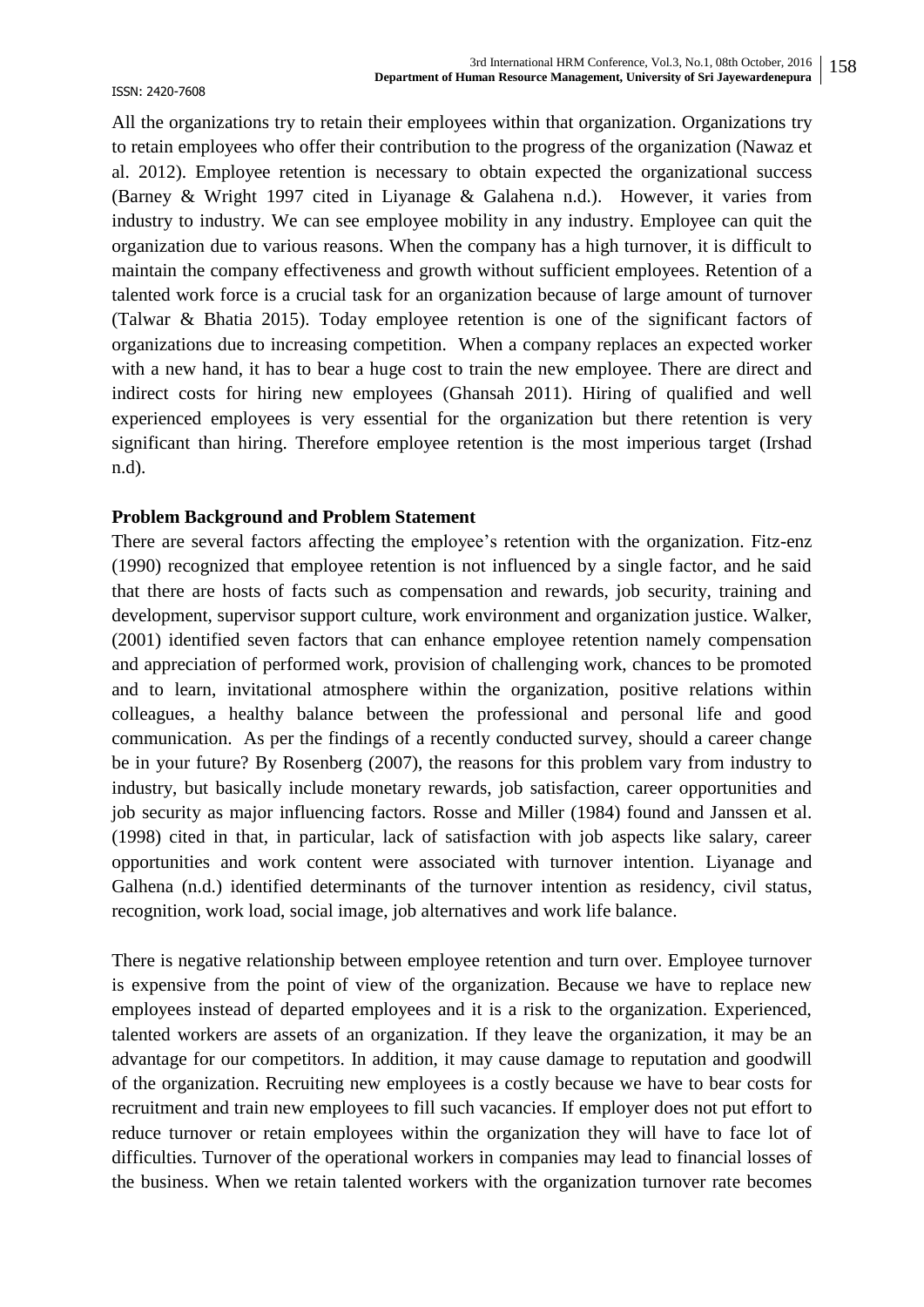low. Some factors directly and some factors indirectly links to retaining employees within the organization. In this study, it is intended to identify that influencing factors lead to retain employees within organization. Khatri et al. (1999), Barnett (1995) and Chang (1996) Syrett (1994) (cited in Liyange & Galhena n.d.) suggest that voluntary turnover is a major problem for companies in many Asian countries such as Hong Kong, South Korea, Malaysia, Singapore, and Taiwan and Sri Lanka. When compare with international articles, a few number of research articles are found on determinants of employee retention in Sri Lanka. There is a research gap between international articles and Sri Lankan articles on determinants of employee retention on operation level workers. To retain employees within the organization we have to identify influencing factors for employee retention. To reduce this turnover we have to retain employees with our organization. We have to identify influencing factors to retain employees with us.

Many organizations provide lot of rewards to retain their employees within organization. High degree of employee retention is necessary for a successful organization. It ensures the survivability of the organization. If a company has lower employee turnover, it means they have a high degree of employee retention. Always monetary rewards act as motivating factors for the employees because of number of reasons. Therefore, employers provide monetary rewards to their employees. It can reduce the employee turnover and may increase the employee retention. Abegglen (1958) cited in Neog & Barua said that job security directed to high commitment job satisfaction as well as retention of the employees in an organization. Job security is the probability that an individual keep his or her job. Therefore, the problem statement of this study is what the major determinant factors for employee retention in selected real estate company.

#### **Research Framework**

The conceptual framework has developed on a theoretical foundation and it emphasizes the relationship between the concepts of this study. Previous researchers identified several determinant factors to the employee retention. For the study, Researcher used determinant factors to the employee retention such as monetary rewards, job security, career opportunities and job satisfaction and demographic variables. Those variables taken from literature related to these terms. For demographic variables, it has considered age, marital status, income level and number of dependent factors. Figure 1 shows conceptual framework for this study.



Figure 1: Conceptual Framework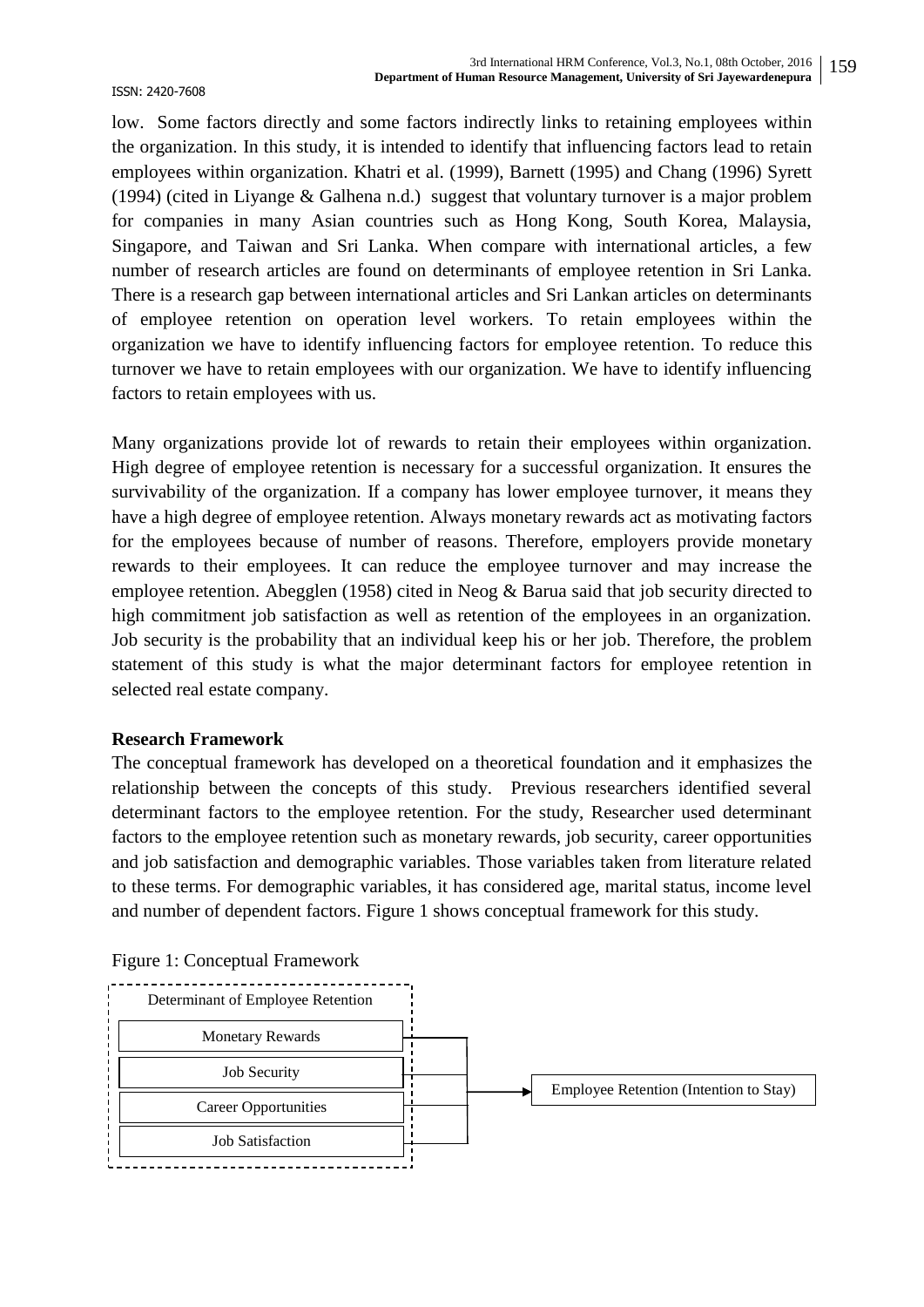ISSN: 2420-7608

The hypotheses which will be tested in this study are four.

- $H_1$ : There is a positive relationship between monetary rewards and employee retention.
- $H<sub>2</sub>$ : There is a positive relationship between job security and employee retention.
- H3: There is a positive relationship between career opportunities and employee retention.
- H4: There is a positive relationship between job satisfaction and employee retention.

## **Method**

#### *Study Design*

This is a field study as it examines how determinants of employee retention impact on employee retention on operational level workers in natural working environment of real estate industry. It means, this study can be done in the environment which is their work proceeds normally- that is non-contrived setting. Throughout this study artificial or contrived settings are not going to be created. None of the variables of this study are controlled or manipulated. Normally correlation studies are done in non- contrived settings with minimum researcher interference.

The population of this study is 90 operational level employees and by using Krejcie and Morgan"s (1970) table (Sekaran and Bougie 2013) sample of this study is determined. Therefore, the sample of this study is 73 operational level employees in selected real estate company.

#### *Measures*

The independent and the dependent variable were measured by using questionnaire which consists of 57 questions. Questions number 1-6 consists of general information and 39 questions for determinants of employee retention and 12 questions measured employee retention. The levels of measurement of both variables were interval. The variables of this study are measured by using questionnaire with five point Likert scales. The five point scales for the variables of determinants of employee retention and employee retention were ranged from "Strongly Disagree" to "Strongly Agree" with the point of 5 to 1 for the positive statements.

# *Validity and Reliability*

According to the Sekaran and Bougie (2013), reliability can be tested statistically by using Cronbrach"s alpha and Cronbrach"s alpha is more than 0.7 values, reliability of questions is high. If Cronbach's alpha is less than 0.7 values such questions have to be removed. According to the following Cronbach"s alpha values, it can be suggested that the reliability of each instrument was satisfactory.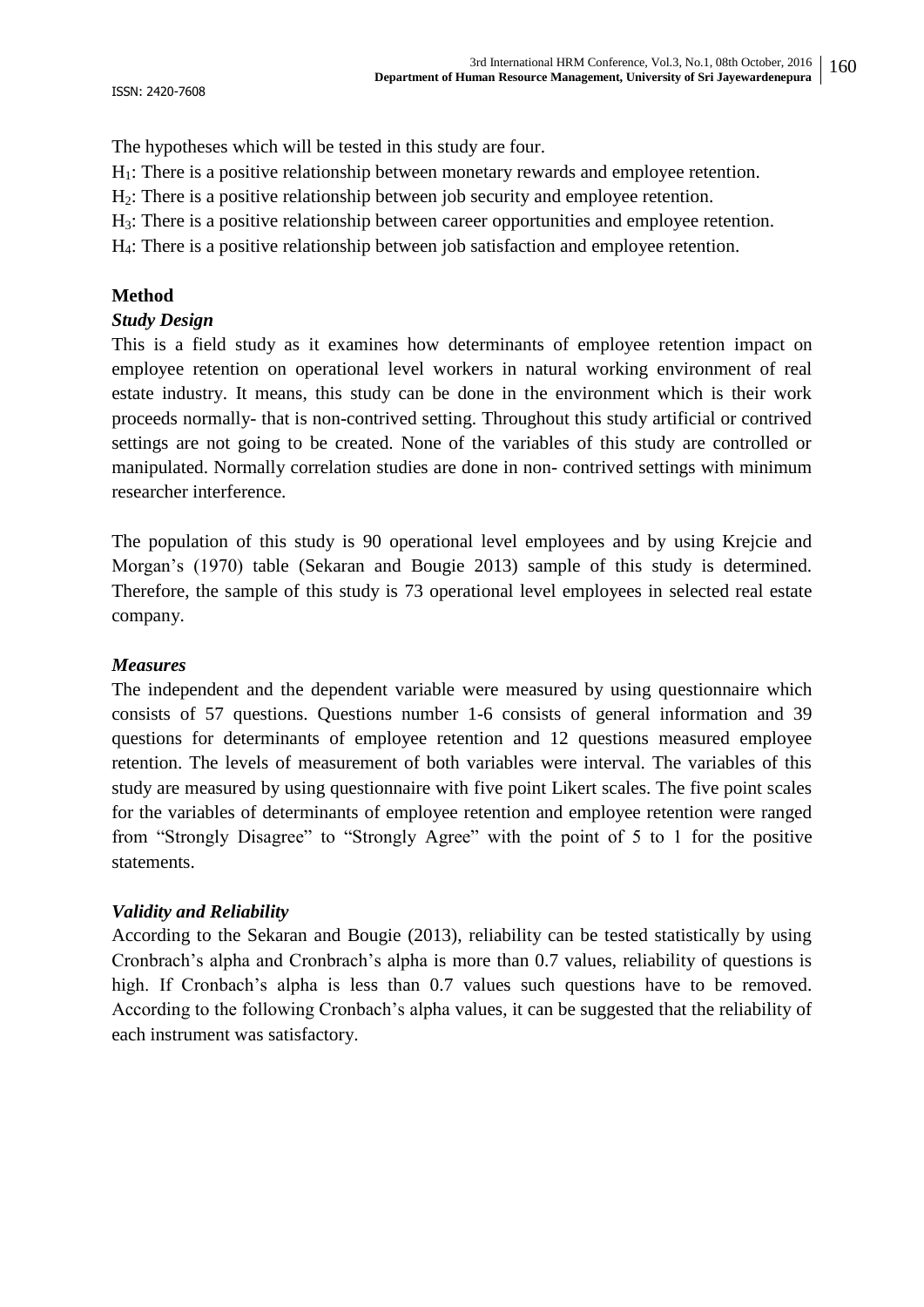| Twore off. Cronolwell 5 alpha coefficient |                  |  |  |  |
|-------------------------------------------|------------------|--|--|--|
| Instrument                                | Cronbach's Alpha |  |  |  |
| <b>Monterey Rewards</b>                   | 0.942            |  |  |  |
| <b>Job Security</b>                       | 0.782            |  |  |  |
| <b>Career Opportunities</b>               | 0.920            |  |  |  |
| <b>Job Satisfaction</b>                   | 0.926            |  |  |  |
| <b>Employee Retention</b>                 | 0.917            |  |  |  |

Table 01: Cronbrach's alpha coefficient

The content validity of the instrument is ensured by the conceptualization and operationalization of the variables based on literature and indirectly by the high internal reliability of the instruments denoted by Cronbach"s alpha.

To measure the external reliability of the questionnaire test- retest method was used by the researcher. The external reliability of the instruments used to gather data was examined by test re-tests method. This test was done by using 10 respondents from the selected sample of the study. Data was collected two times from those respondents. The time interval of the administration of the data collection was two weeks" time period. As shown in Table 2 the correlation coefficient of the test-retest of the instrument indicates that each instrument has a high external reliability.

| Instrument                  | Test – retest coefficient |  |  |
|-----------------------------|---------------------------|--|--|
| <b>Monterey Rewards</b>     | 0.814                     |  |  |
| <b>Job Security</b>         | 0.884                     |  |  |
| <b>Career Opportunities</b> | 0.913                     |  |  |
| <b>Job Satisfaction</b>     | 0.830                     |  |  |
| <b>Employee Retention</b>   | 0.840                     |  |  |

Table 02: Test-retest reliability (correlation coefficient)

The content validity of the instruments was ensured by the conceptualization and operationalization of the variables on literature, and indirectly by the high internal consistency reliability of the instruments as denoted by Alphas. The content validity of the variables of the study was ensured by the fact that the correlation and regression analysis support the hypotheses formulated linking the relationship between the independent variable and the dependent variable.

#### *Technique of Data Analysis*

The data collected from the primary source were analyzed. The statistical Package for the Social Sciences (SPSS) (Version 20.0) was used to analyze and present the results. Descriptive statistics were used in the study based on tables of frequency distribution and graphical presentation for the responses of employee retention relevant to biographical information of the respondent.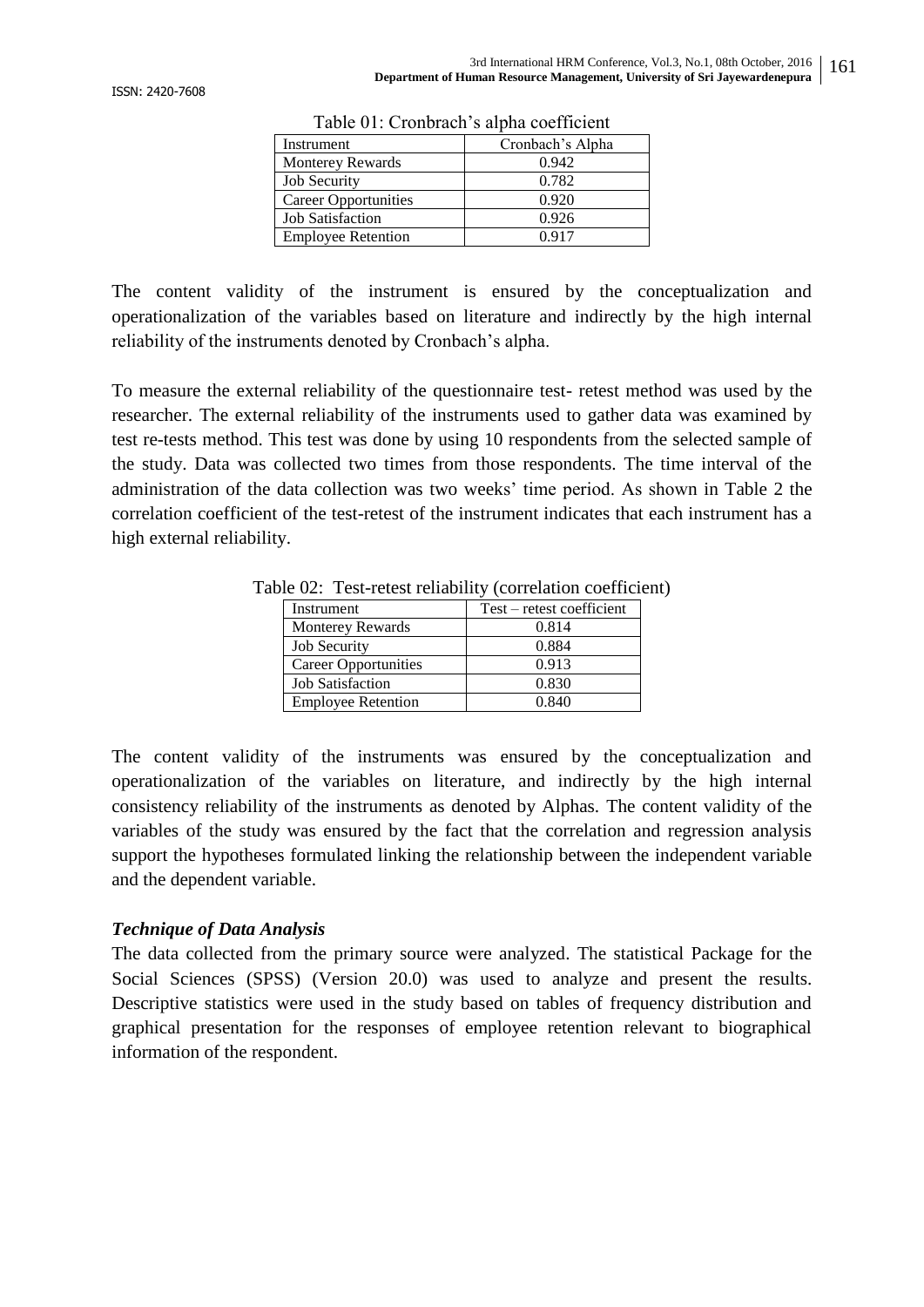ISSN: 2420-7608

# **Results**

Descriptive statistics for the variables are given in Table 03.

|                     | Determinants | Monetary | <b>Job Security</b> | Career        | Job          | Employee  |
|---------------------|--------------|----------|---------------------|---------------|--------------|-----------|
|                     | of Employee  | Rewards  |                     | Opportunities | Satisfaction | Retention |
|                     | Retention    |          |                     |               |              |           |
| Mean                | 4.2297       | 4.2414   | 4.2253              | 4.2291        | 4.2229       | 4.1484    |
| Median              | 4.0590       | 4.1250   | 4.1111              | 4.0000        | 4.0000       | 4.0000    |
| Mode                | 4.97         | 5.00     | 4.89                | 4.00          | 4.00         | 4.00      |
| Std.Deviation       | .60097       | .61637   | .56169              | .61510        | .61696       | .56609    |
| Variance            | .361         | .380     | .315                | .378          | .381         | .320      |
| <b>Skewness</b>     | $-.406$      | $-.378$  | $-.682$             | $-.315$       | $-.284$      | $-.317$   |
| of<br>Std.<br>Error | .281         | .281     | .281                | .281          | .281         | .281      |
| <b>Skewness</b>     |              |          |                     |               |              |           |
| Kurtosis            | $-.228$      | $-.359$  | .259                | $-.373$       | $-.418$      | $-126$    |
| of<br>Std.<br>Error | .555         | .555     | .555                | .555          | .555         | .555      |
| Kurtosis            |              |          |                     |               |              |           |
| Minimum             | 3.00         | 3.00     | 3.00                | 3.00          | 3.00         | 3.00      |
| Maximum             | 4.97         | 5.00     | 4.89                | 5.00          | 5.00         | 5.00      |
| Sum                 | 308.77       | 309.63   | 308.44              | 308.73        | 308.27       | 302.83    |

Table 03: Descriptive Statics of Determinants of Employee Retention of Employee Retention

According to Table 3, the mean value of the distribution of operational level employees' perception about determinants of employee retention is 4.2297. Then the perception about determinants of employee retention of selected real estate company is ''High''. The Skewness and Kurtosis of the distribution are -0.406 and -0.228, which indicated that the data recorded perception about determinants of employee retention is approximately normally distributed.

As indicated by Table 3 the mean value of the distribution of operational level employees' perception about monetary rewards is 4.2414. Therefore the perception about monetary rewards of selected real estate company is ''High''. The Skewness and Kurtosis of the distribution are -0.378 and -0.359, which indicated that the data recorded perception about monetary rewards is approximately normally distributed. As per the table 3, the mean value of the distribution of operational level employees" perception about job security is 4.2253. Therefore the perception about job security of selected real estate company is ''High''. The Skewness and Kurtosis of the distribution are -0.682 and 0.259, which indicated that the data recorded perception about job security is approximately normally distributed.

According to Table 3 the mean value of the distribution of operational level employees' perception about career opportunities is 4.2291. Then the perception about career opportunities of selected real estate company is ''High''. The Skewness and Kurtosis of the distribution are -0.315 and - 0.373, which indicated that the data recorded perception about career opportunities is approximately normally distributed.

As per Table 3 the mean value of the distribution of operational level employees' perception about job satisfaction is 4.2229. Therefore the perception about job satisfaction of selected real estate company is ''High''. The Skewness and Kurtosis of the distribution are -0.284 and - 0.418, which indicated that the data recorded perception about job satisfaction is approximately normally distributed.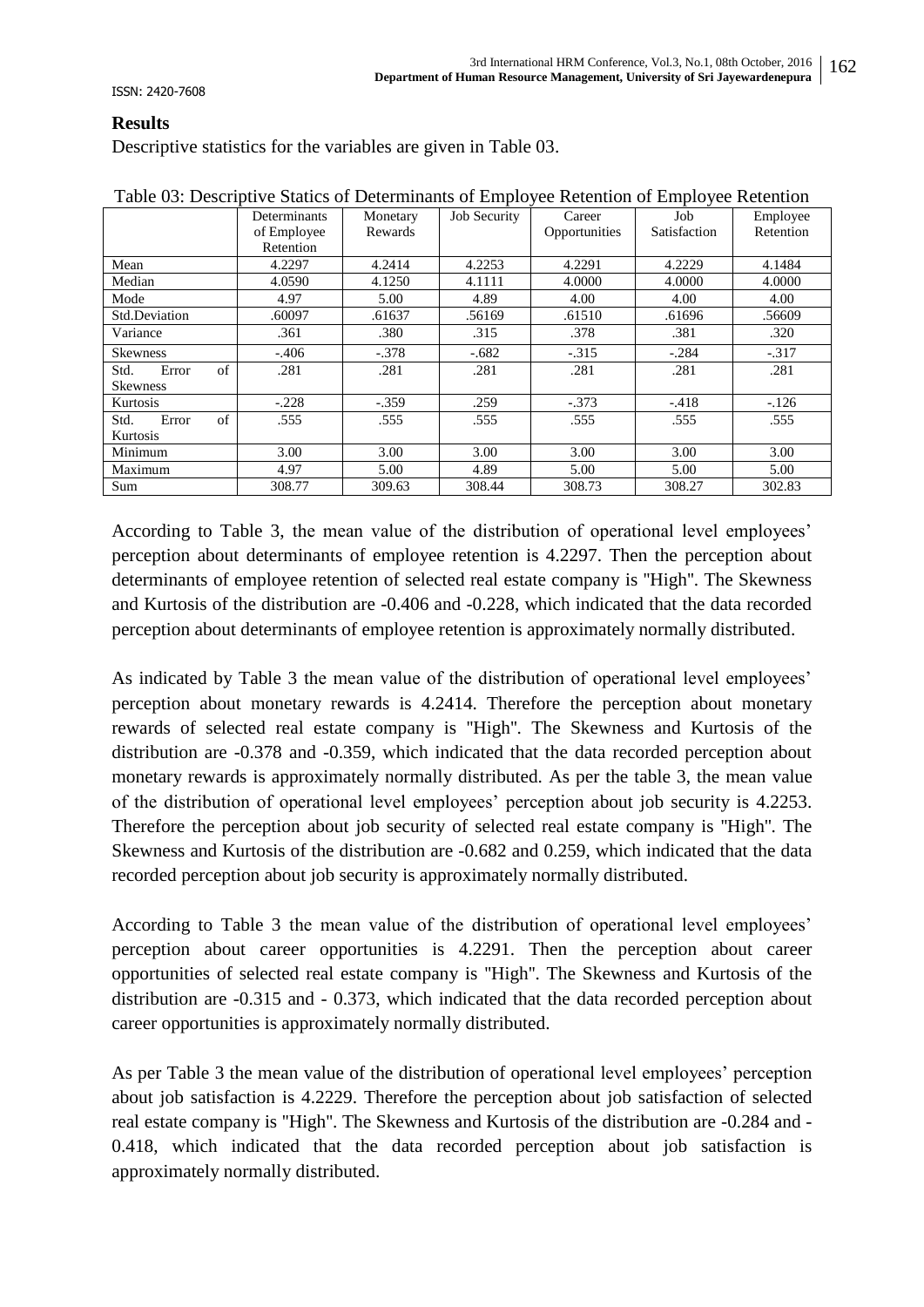According to Table 3 the mean value of the distribution of operational level employees' intention to stay is 4.1484. Then the intention to stay of selected real estate company is "High". The Skewness and Kurtosis of the distribution are -0.317 and - 0.126, which indicated that the data recorded intention to stay is approximately normally distributed.

| Employee Retention and Employee Retention |                                  |  |  |  |  |
|-------------------------------------------|----------------------------------|--|--|--|--|
| <b>Pearson Correlation</b>                | Sig. (2-tailed)                  |  |  |  |  |
|                                           | .000                             |  |  |  |  |
| **<br>985                                 | .000                             |  |  |  |  |
| 987                                       | .000                             |  |  |  |  |
| **<br>.985                                | .000                             |  |  |  |  |
|                                           |                                  |  |  |  |  |
|                                           | $987***$<br>-**<br>$98^{2^{**}}$ |  |  |  |  |

Table 04: Correlation between Determinants of Employee Retention and Employee Retention

According to the Pearson"s correlation coefficients (Table 4) of .987 it can be said that there is a positive correlation between determinants of employee retention and employee retention. Moreover, the dimension of determinants of employee retention namely monetary rewards, job security, career opportunities and job satisfaction represents the positive value of Pearson"s correlation coefficients. Therefore, it indicated that employee retention positively correlated with determinants of employee retention.

According to the results of Pearson"s" Correlation analysis, all the hypotheses developed by the researcher can be taken as accepted as the results support in a favorable way. Table 05 presents the summary of hypotheses testing.

| raore ob. summary or hypotheses testing |                                                                       |             |          |  |  |  |
|-----------------------------------------|-----------------------------------------------------------------------|-------------|----------|--|--|--|
| No                                      | <b>Hypotheses</b>                                                     | Correlation | Remarks  |  |  |  |
| H1                                      | There is a positive relationship between monetary rewards and         | .985        | Accepted |  |  |  |
|                                         | employee retention.                                                   |             |          |  |  |  |
| H2                                      | There is a positive relationship between job security and employee    | .987        | Accepted |  |  |  |
|                                         | retention.                                                            |             |          |  |  |  |
| H <sub>3</sub>                          | There is a positive relationship between career opportunities and     | .985        | Accepted |  |  |  |
|                                         | employee retention.                                                   |             |          |  |  |  |
| H <sub>4</sub>                          | There is a positive relationship between job satisfaction rewards and | .983        | Accepted |  |  |  |
|                                         | employee retention.                                                   |             |          |  |  |  |

Table 05: summary of hypotheses testing

|  | Table 6: Results of Regression Analysis |  |
|--|-----------------------------------------|--|
|  |                                         |  |

|               |                          | ັ        |          |               |              |
|---------------|--------------------------|----------|----------|---------------|--------------|
| Variables     | Determinants of Employee | Monetary | Job      | Career        | Job          |
|               | Retention                | Rewards  | Security | opportunities | Satisfaction |
| Method        | Linear                   | Linear   | Linear   | Linear        | Linear       |
| R Square      | 0.975                    | 0.970    | 0.974    | 0.969         | 0.966        |
| Adjusted<br>R | 0.940                    | 0.970    | 0.974    | 0.969         | 0.965        |
| Square        |                          |          |          |               |              |
| $\mathbf F$   | 1534.594                 | 2335.230 | 2685.395 | 2250.381      | 2012.249     |
| Significance  | 0.000                    | 0.000    | 0.000    | 0.000         | 0.000        |
| B-constant    | 0.214                    | 0.311    | $-0.55$  | 0.316         | 0.340        |
| b-Value       | 0.930                    | 0.905    | 0.995    | 0.906         | 0.902        |
| Beta          | 0.987                    | 0.985    | 0.987    | 0.985         | 0.983        |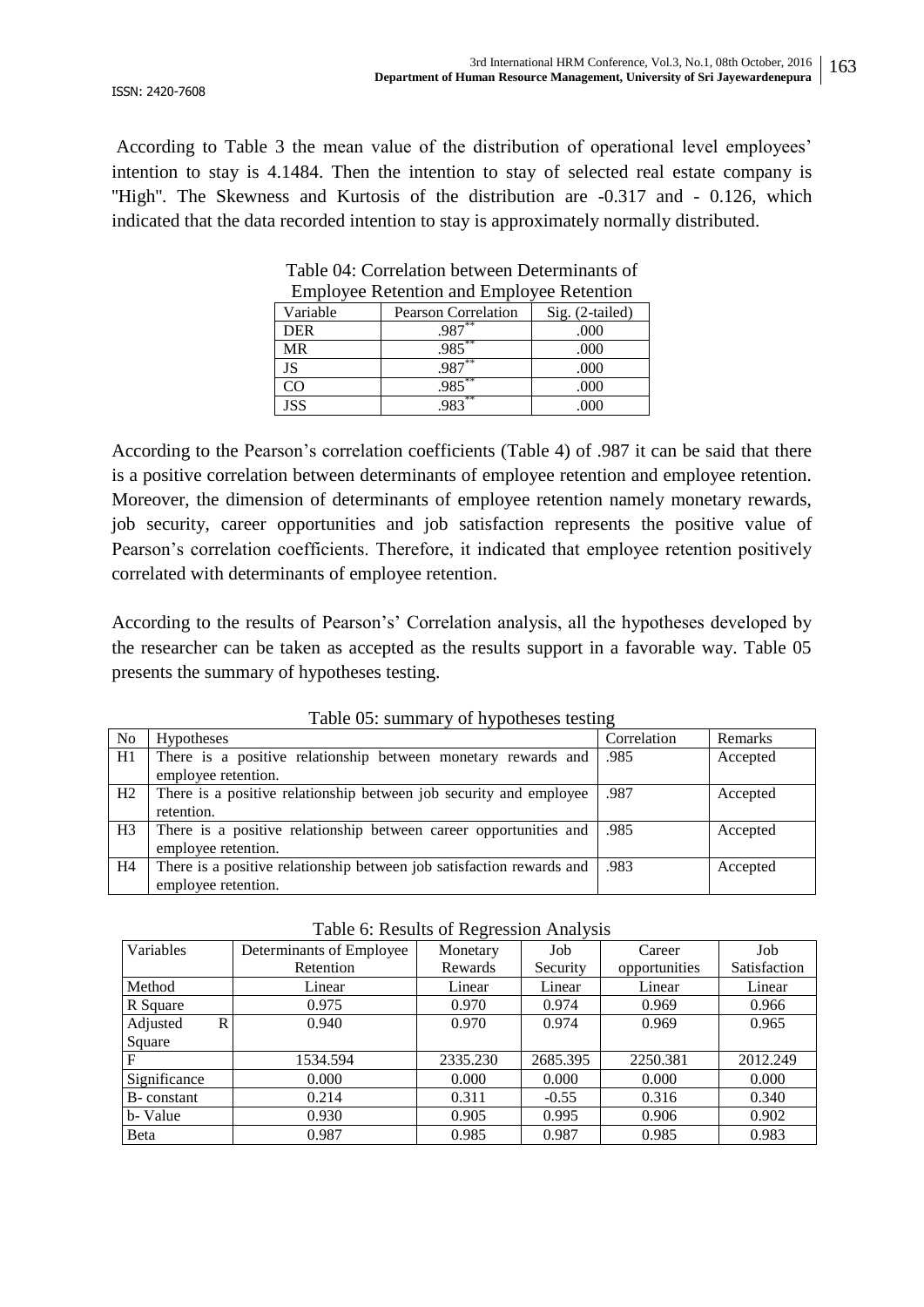ISSN: 2420-7608

Table 6 shows the results of regression analysis between determinants of employee retention and employee retention. According to Table 6 regression equation of employee retention

Employee Retention *= -0.214 +0.930 (Determinants of Employee Retention)*

The b value of the equation, the gradient of the regression, is 0.930, which is significant at 1% (significant  $= 0.000$ ). As indicated by R Squared, 97.5% of the variance of employee retention is explained by determinants of employee retention with the standardized beta of 0.970. The F value is 1534.594, which is significant at 1% ( $p = 0.000$ ), which suggests that distributive justice has significantly explained 94% of the variance of organizational commitment.

Table 6 shows the results of regression analysis between monetary rewards and employee retention. According to Table 06 regression equation of employee retention of operational level employees of selected real estate company is:

*Employee Retention = -*0.311*+0.905 (Monetary Rewards)*

The b value of the equation, the gradient of the regression, is 0.905, which is significant at 1% (significant  $= 0.000$ ). As indicated by R Squared, 97% of the variance of employee retention is explained by monetary rewards with the standardized beta of 0.985. The F value is 2335.230, which is significant at 1% ( $p = 0.000$ ), which suggests that monetary rewards have significantly explained 97% of the variance of employee retention. According to the results of the test, the null hypothesis was rejected and alternative hypothesis was accepted.

Table 6 shows the results of regression analysis between monetary rewards and employee retention. According to Table 6 regression equation of employee retention of operational level employees of selected real estate company is:

*Employee Retention = -*0.55*+0.987 (Job Security)*

The b value of the equation, the gradient of the regression, is 0.987, which is significant at 1% (significant  $= 0.000$ ). As indicated by R Squared, 97.4% of the variance of employee retention is explained by Job Security with the standardized beta of 0.987. The F value is 2685.395, which is significant at 1% ( $p = 0.000$ ), which suggests that monetary rewards have significantly explained 97.4% of the variance of Employee Retention. According to the results of the test, the null hypothesis was rejected and alternative hypothesis was accepted.

Above Table 6 shows the results of regression analysis between career opportunities and employee retention. According to Table 6 regression equation of employee retention of operational level employees of selected real estate company is:

*Employee Retention = -*0.316*+0.906 (Career Opportunities)*

The b value of the equation, the gradient of the regression, is 0.906, which is significant at 1% (significant  $= 0.000$ ). As indicated by R Squared, 96.9% of the variance of employee retention is explained by career opportunities with the standardized beta of 0.985. The F value is 2250.381, which is significant at 1% ( $p = 0.000$ ), which suggests that career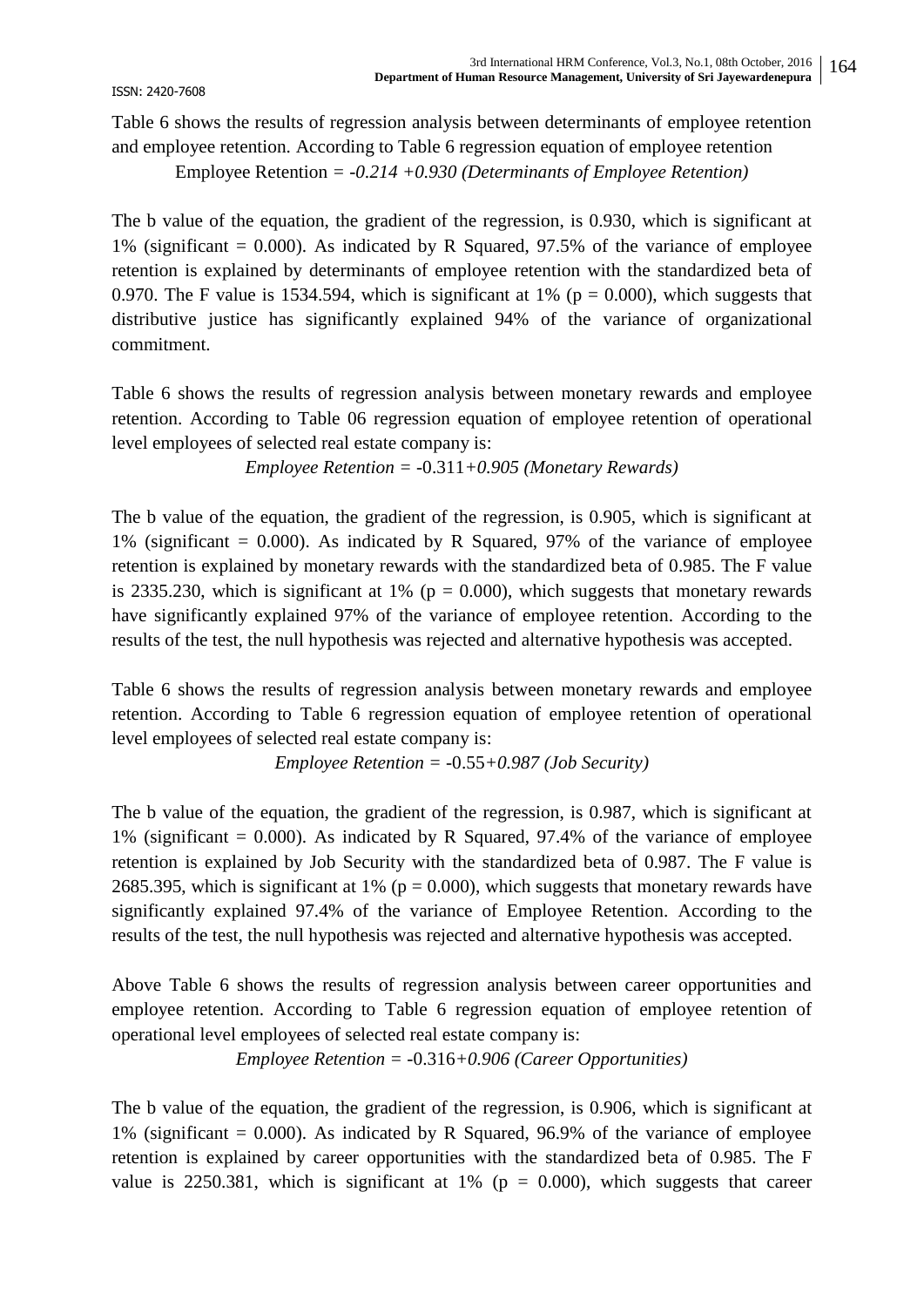opportunities have significantly explained 96.9% of the variance of employee retention. According to the results of the test, the null hypothesis was rejected and alternative hypothesis was accepted.

Table 6 shows the results of regression analysis between job satisfaction and employee retention. According to Table 6 regression equation of employee retention of operational level employees of selected real estate company is:

*Employee Retention = -*0.340*+0.902 (Job satisfaction)*

The b value of the equation, the gradient of the regression, is 0.902, which is significant at 1% (significant  $= 0.000$ ). As indicated by R Squared, 96.6% of the variance of Employee retention is explained by Job Satisfaction with the standardized beta of 0.983. The F value is 2012.249, which is significant at 1% ( $p = 0.000$ ), which suggests that monetary rewards have significantly explained 96.6% of the variance of employee retention. According to the results of the test, the null hypothesis was rejected and alternative hypothesis was accepted.

#### **Discussion and Conclusion**

This research is carried out to find the major determinants of employee retention. It was found that there is a positive relationship between determinants of employee retention and employee retention in operational level employees in selected real estate company. The correlation between all these variables was 0.987 (Table 4), which is significant at 0.01 levels. In addition, it was found that there is a positive relationship between Monetary Rewards and Employee retention, the correlation between these two variables was 0.985 (Table 4 ), which is significant at 0.01 level. Job security and employee retention, the correlation between these two variables was 0.987 (Table 4), which is significant at 0.01 levels. Career opportunities and employee retention, the correlation between these two variables was 0.985 (Table 4) which is significant at 0.01 levels. Job satisfaction and employee retention, the correlation between these two variables was 0.983 (Table 4), which is significant at 0.01 levels of operational level employees of selected real estate company.

Then researcher used reliability test to examine the reliability of gathered data and they met reliability standards of 0.7 as one by one or as a whole cluster. This study mainly focused on exploring the major determinants of employee retention among operational level employees in selected real estate company. It was found that there is a positive relationship between monetary rewards and employee retention, positive relationship between job security and employee retention, positive relationship between career opportunities and employee retention and job satisfaction and employee retention on operational level employees in selected real estate company.

The results presented by simple regression analysis, there is positive impact of monetary rewards on employee retention of operational level employees in selected real estate company. There was strength b value of 0.905 (Table 6). Hence, monetary rewards were found to be a determinant of employee retention on operational level workers in selected real estate company. First objective of this study was to explore the major determinants of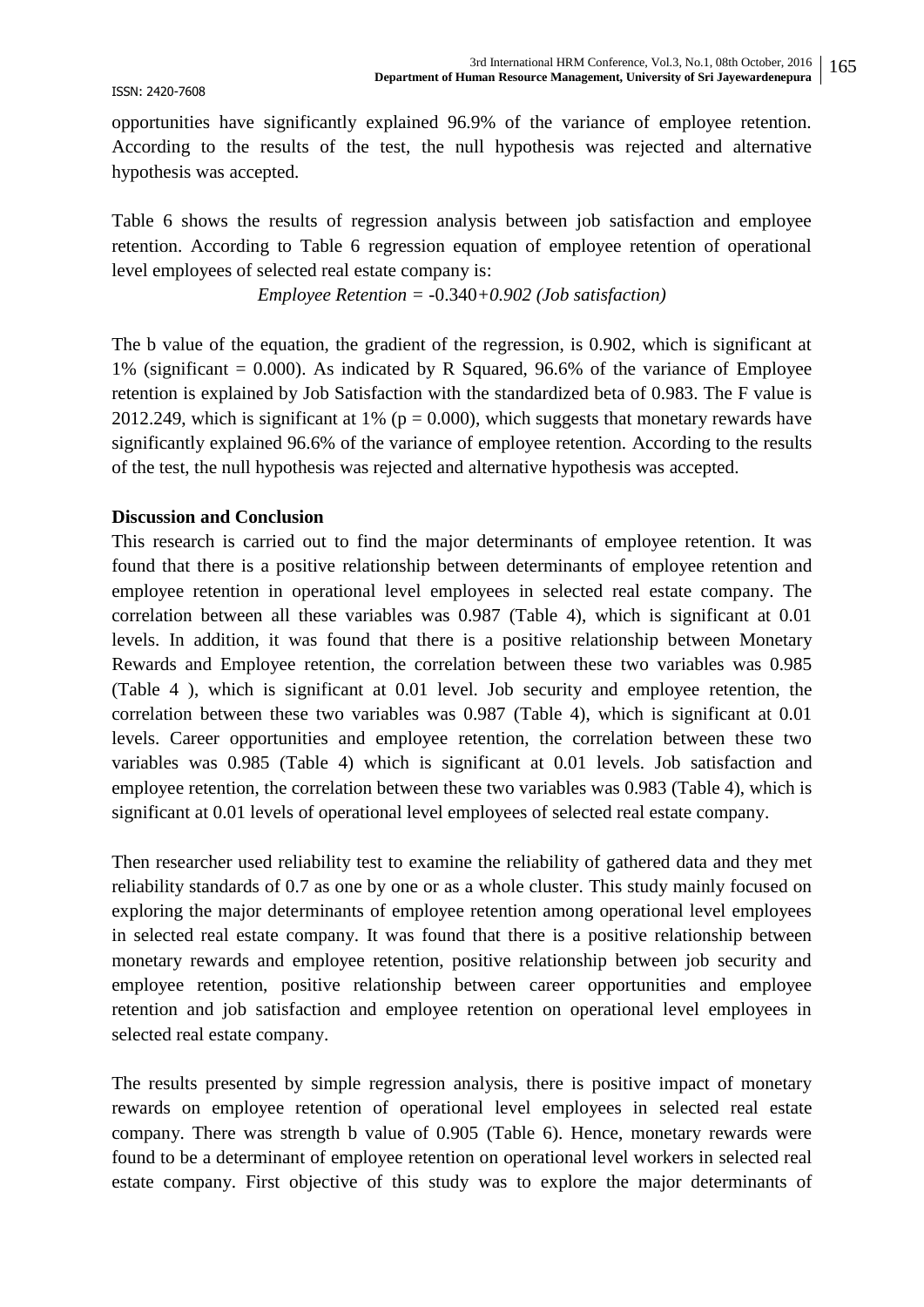employee retention among operational level employees in selected real estate company. According to this research, the major determinant factor is job security. Its correlation is 0.987 (Table 4) and b value is 0.995 (Table6).

According to the level of monetary rewards of operational level employees, it was found that there was higher level of determinant factor of intention to stay in the organization. Employee retention has consisted with mean value of 4.1484 (Table 3) and standard deviation of 0.56609 (Table 3). Hence, it was revealed that the perceived employee retention of operational level employees in selected real estate company is at higher level.

The mean value and standard deviation of the monetary rewards is 4.2414 and 0.61637 (Table 3). Hence, it was revealed that perception about employee retention (intention to stay) among operational level employees in selected real estate company is also at higher level. As per the statistical distribution of the job security, the mean and the standard deviation the job security is respectively 4.2253 and .56169 (Table 3). Thus, Job Security perception among operational level employees in selected real estate company is also at higher level.

The mean value of career opportunities is 4.2291 (Table 3) and its standard deviation is 0.61510 (Table 3). Thus, career opportunities perception among operational level employees in selected real estate company is also at higher level. The mean value of job satisfaction is 4.2229 (Table 3) and its standard deviation is 0.61696 (Table 3). Thus, job satisfaction perception among operational level employees in selected real estate company is also at higher level.

The second objective of the research was to identify and determine the most influencing factors on employee retention in selected real estate company. According to that research monetary rewards, job security, career opportunities and job satisfaction are the most influencing factors to enhance employee's intention to stay with the organization. The determinants of employee retention and employee retention have a significant positive relationship. According to Pearson correlation test the correlation between determinants of employee retention and employee retention is 0.987 (Table 4) and it is also moderate as its mean value and the standard deviation are respectively 4.2297 and 0.60097 (Table 3).

The third objective of the study was to explore the attitudes of operational level employees on current retention practices of the organization. According to research findings, it was found that employees have clear idea about retention practices of selected real estate company. According to results of simple regression analysis between determinants of employee retention and employee retention, the regression coefficient (b) was 0.930 (Table 6), which was positive and significant at 1% (sig.  $= 0.000$ ). Results of simple regression analysis between monetary rewards and employee retention, the regression coefficient (b) was 0.905 (Table 6), which was positive and significant at  $1\%$  (sig. = 0.000). Therefore, if operational level employee's perception about monetary rewards is high, his/her intention to stay is also high. Hence, first hypothesis was accepted.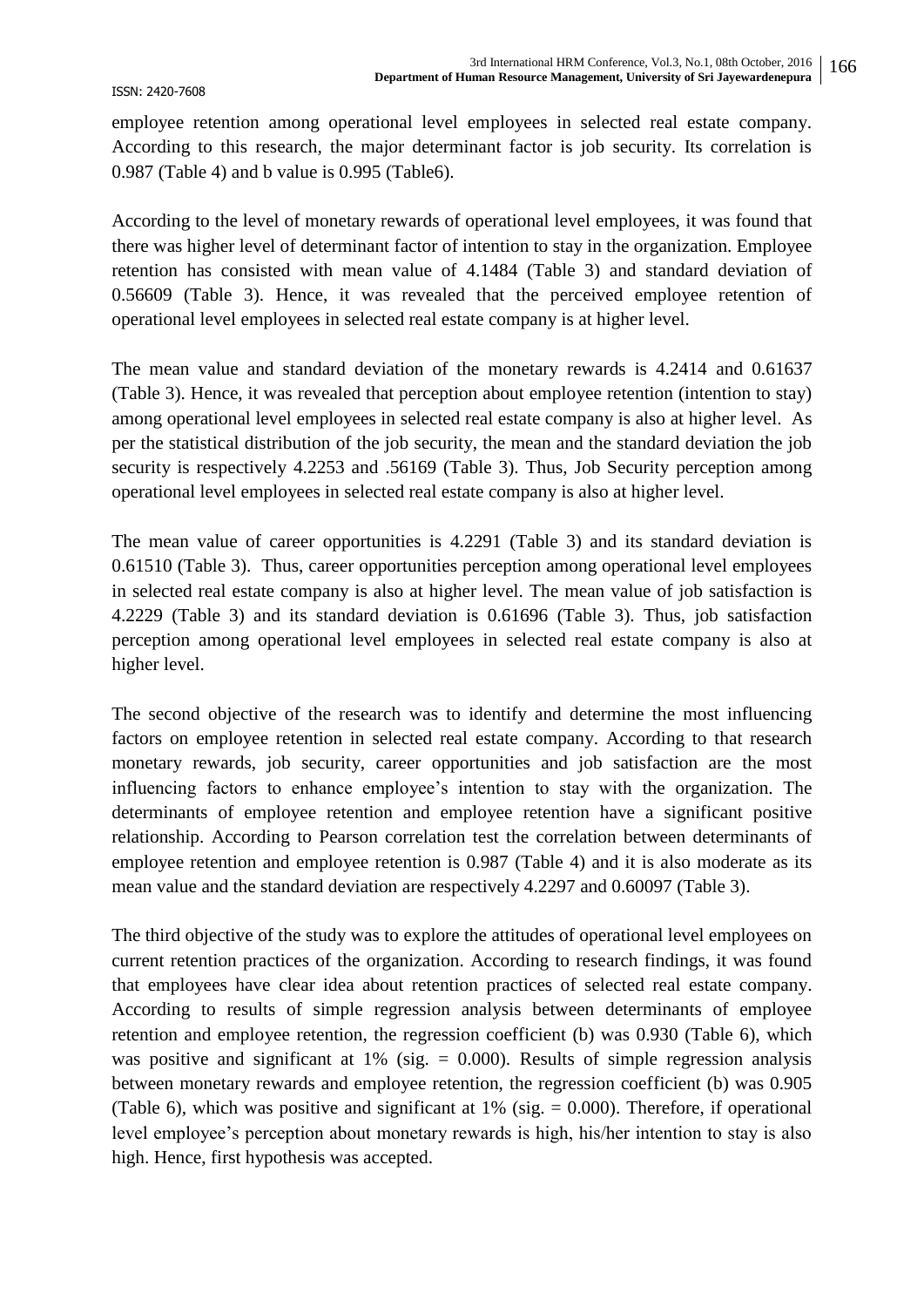Results of simple regression analysis between job security and employee retention, the regression coefficient (b) was 0.995 (Table 6), which was positive and significant at 1% (sig.  $= 0.000$ ). Therefore, if operational level employee's perception about job security is high, his/her intention to stay is also high. Hence, second hypothesis was accepted.

Results of simple regression analysis between career opportunities and employee retention, the regression coefficient (b) were 0.906 (Table 6), which was positive and significant at 1% (sig. 0.000). Therefore, if operational level employee's perception about career opportunities is high, his/her intention to stay is also high. Hence, third hypothesis was accepted.

Then results of the simple regression analysis between job satisfaction and employee retention, the regression coefficient (b) was 0.902 (Table 6), which was positive and significant at  $1\%$  (sig. = 0.000). Therefore, if operational level employee's perception about job satisfaction is high, his/her intention to stay is also high. Hence, forth hypothesis was accepted.

Research studies of Watson and Wyatt (1999) and Tower and Perrin (2003) highlighted the linkage between rewards and employee retention and give insights into what workers want to do, their words about the rewards and their feelings regarding the work and reward matters.

# **References**

- *i.* Collings, DG & Wood, G 2009, Human Resource Management a critical approach. [Online] Available from: [http://www.popsru.org/product/collings-d-g-and-wood-g](http://www.popsru.org/product/collings-d-g-and-wood-g-ed-2009-human-resource-management-a-critical-approach/)[ed-2009-human-resource-management-a-critical-approach/.](http://www.popsru.org/product/collings-d-g-and-wood-g-ed-2009-human-resource-management-a-critical-approach/) [Accessed: 12.19.2015].
- ii. Das, BL & Baurah, M 2013, "Employee Retention: A Review of Literature", *IOSR Journal of Business and Management,* Vol. 14, No. 2, pp. 08-16.
- iii. Fitz-enz, J 1990, "Getting and keeping good employees in personnel" Vol. 67, No.8, pp. 25-29.
- iv. Ghansah, E 2011, "The Role of Employee Retention on Job Performance", *Institute of Distance Learning,* Ph.D., Thesis, Kwame Nkrumah University of Science and Technology
- v. Irshad, M 2010, "Factors Affecting Employees Retention", *Abasyn Journal of Social Sciences,* Vol. 4, No.1, pp. 86- 91.
- vi. Janssen, PPM, Jonge, JD & Bakker, AB 1999, "Specific determinants of intrinsic work motivation, burnout and turnover intentions: a study among nurses', *Journal of Advanced Nursing*, Vol. 29, No. 6, pp. 1360-1369.
- vii. Liyanage, DM & Galhena, BL n.d., "Determinants of Turnover Intention of Sewing Machine Operators: Case from leading Apparel Company'. [Online] Available from: [http://www.srilankabusiness.com/pdf/ Determinants of Turnover Intention of Sewing](http://www.srilankabusiness.com/pdf/%20Determinants%20of%20Turnover%20Intention%20of%20Sewing%20Machine%20Operators/pdf)  [Machine Operators/pdf.](http://www.srilankabusiness.com/pdf/%20Determinants%20of%20Turnover%20Intention%20of%20Sewing%20Machine%20Operators/pdf) [Accessed: 10.09.2015].
- viii. Liyanage, DM & Galhena, BL n.d., "Determinants of Turnover Intention of Sewing Machine Operators: Case from leading Apparel Company'. [Online] Available from: [http://www.srilankabusiness.com/pdf/ Determinants of Turnover Intention of Sewing](http://www.srilankabusiness.com/pdf/%20Determinants%20of%20Turnover%20Intention%20of%20Sewing%20Machine%20Operators/pdf)  [Machine Operators/pdf.](http://www.srilankabusiness.com/pdf/%20Determinants%20of%20Turnover%20Intention%20of%20Sewing%20Machine%20Operators/pdf) [Accessed: 10.09.2015].
- ix. Nawaz, N, Jahanian, A & Tehreem, S 2012, "Determinants of Employee Retention in Pakistan International Airlines (PIA)", *European Journal of Business and Management,* Vol. 4, No. 7.